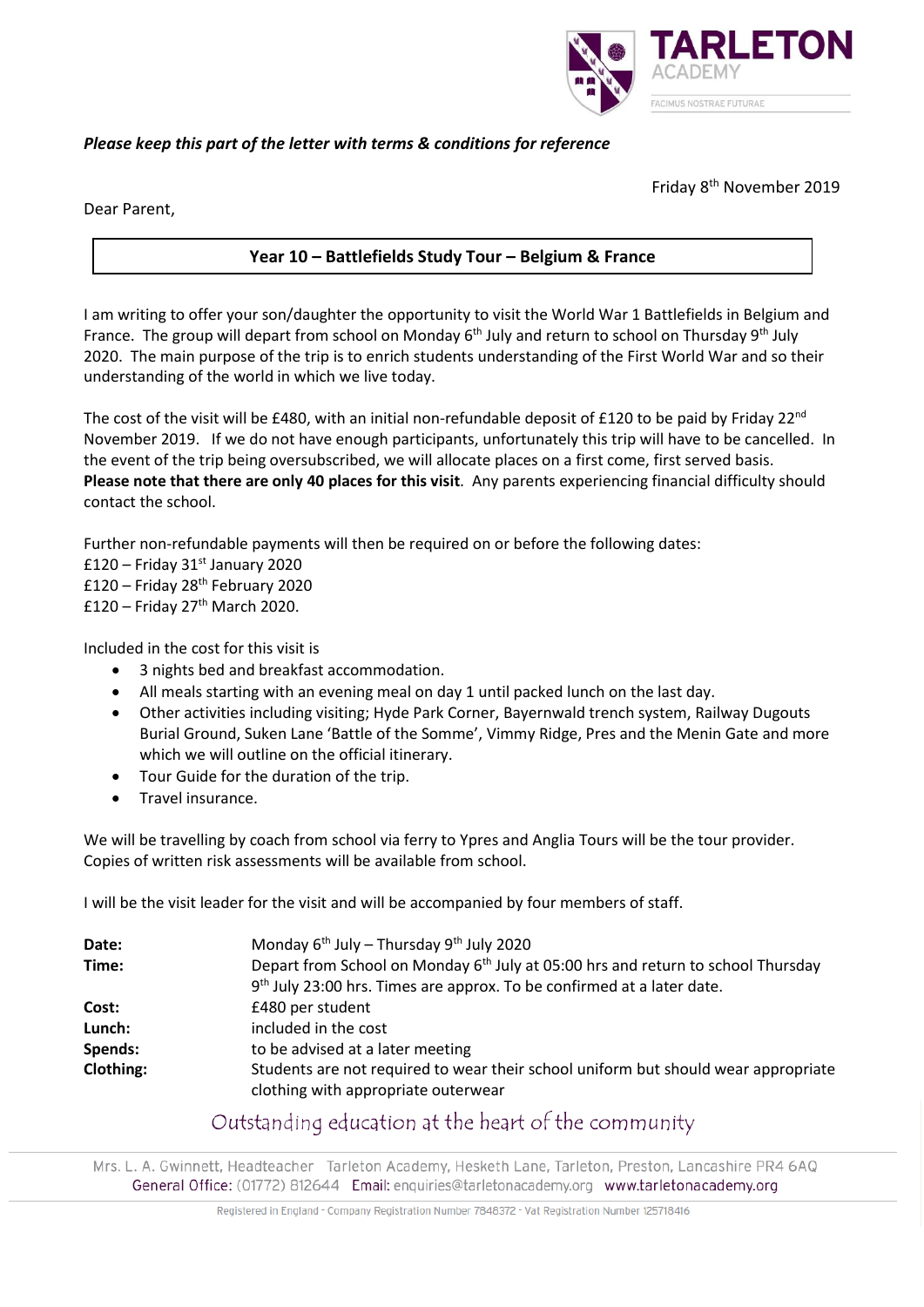- **Expectations:** As representatives of Tarleton Academy, students shall behave in a polite and considerate manner at all times in accordance with the Academy Behaviour Policy. The decisions and instructions of staff must be entirely respected and followed at all times.
- **Medical:** Details of how medication will be collected and carried will be communicated to parents prior to trip departure.

You will receive an email through evolve with all the details for the Battle Field Trip. Please read through and complete the permission slip to confirm your consent for your child to attend this trip and make payment through the online payment. Please complete the attached permission slip for your child and hand it into Mr Gwinnett by Friday 22<sup>nd</sup> November 2019.

If you have any questions, please do not hesitate to contact me at the school on 01772 812644.

If a completed permission slip or email (see terms and conditions) has not been received by the due date your child will not be able to participate on this educational visit. Payment should be made through the online payment system. Further details on the online payment system can be found in Terms and Conditions overleaf. If you have any questions, please do not hesitate to contact me at the school on 01772 812644

Yours faithfully

*Mr R Gwinnett*

Mr R Gwinnett Visit Leader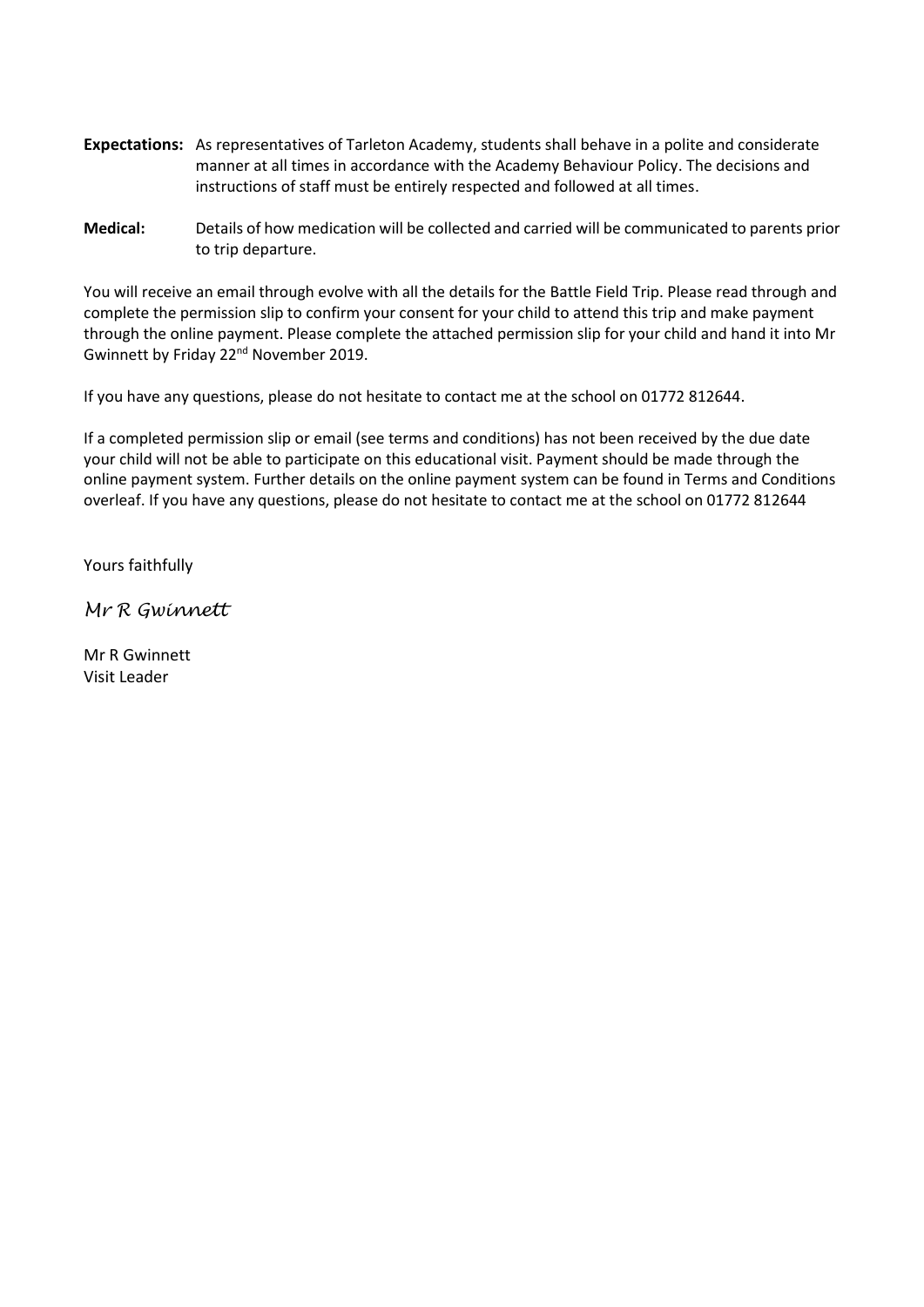## **Educational Visits / Trips Terms and Conditions**

#### **Payments**

All payments are non-refundable. If a student decides not to participate in a reserved visit / trip, cancellation will only be accepted in writing from the parent/carer. The Academy will endeavour to fill places that become available with a suitable replacement but this cannot be guaranteed. If there are insufficient numbers for a trip to go ahead then the trip will be cancelled.

Deposits collected for visits are done so according to the tour operator or booking agencies regulations and are therefore non-refundable in most cases. The terms and conditions of the Tour Operator or Agent will apply.

In the event of the trip being oversubscribed, we will allocate places on a "first come, first served" basis.

All visits based on particular curriculum subjects and necessary to follow the course are funded on a voluntary contributions basis. These contributions are required in order for trips to run. If you have financial difficulties, please do not hesitate to contact the school to discuss further.

Any visit deemed to be a reward trip or not essential to following the curriculum has to be paid for in full.

#### How to make Online Payments

- Please log into your account and select the trip and enter the amount due.
- Add the trip to the basket, click proceed to basket, then checkout.
- At checkout you can view your details and then click process payment.
- You are then directed to the secure payment page where you can enter your debit card details and make payment

#### Behaviour

All students must adhere to the Academy's Behaviour and Rewards Policy (available on the website). If members of staff have prior concerns about the behaviour of a student or they have been excluded or in the PDC, the Academy reserve the right to exclude or withdraw them from the trip and payments will not be refundable. In the event of a serious behavioural incident, appropriate sanctions will be implemented. It is possible that we may feel it necessary to send a child home. In this unlikely event, parents/carers will be wholly responsible for the financial implications.

If students are not required to wear their school uniform, please ensure that appropriate clothing and outerwear is worn for the visit.

#### **Consent**

If a completed permission slip and payment (if required) has not been received by the due date the student will not be able to participate on the educational visit or trip. Handwritten notes/letters or verbal consent will not be accepted.

You may also email your consent and medical form to [academytrips@tarletonacademy.org.](mailto:academytrips@tarletonacademy.org) Please note for security purposes only a recognised email address from our Management Information System will be used to acknowledge your consent or refusal. The email must confirm any changes to the medical and emergency contact information.

#### Transport Arrangements for Visits Returning out of School Hours

If the trip returns to school after the end of the school day, students will not be able to use the normal school bus service and will need to arrange their own transport arrangements to get home. When collecting students from school please park in the car park at the rear of school and not in the front layby.

#### Insurance and Risk Assessments

Copies of Risk Assessments are available from school.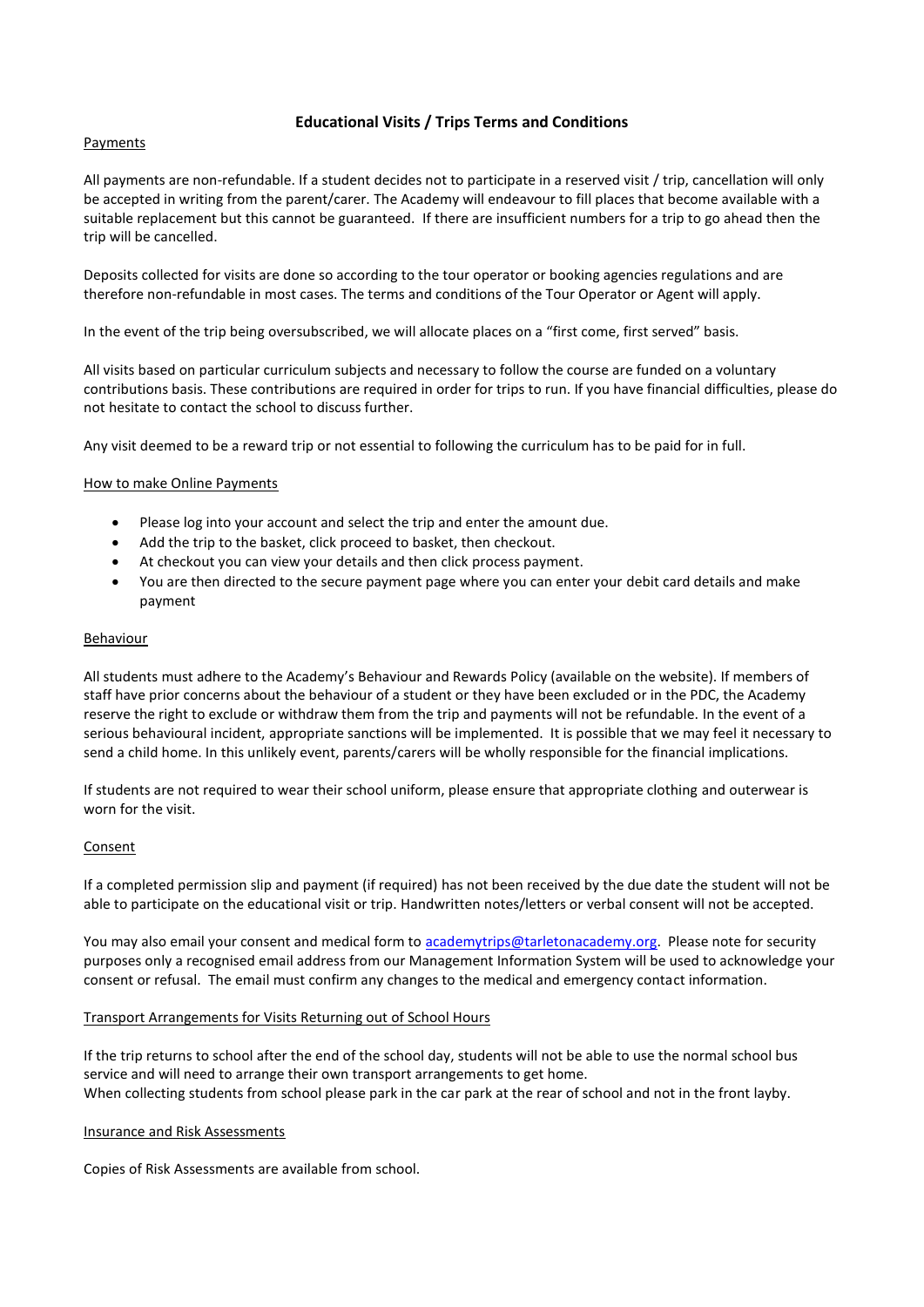Please note that this visit is not covered by the Academy's Travel & Personal Accident Insurance, however insurance is included with the cost of the trip. If you feel that you require additional insurance, you will need to make separate arrangements.

#### Residential

Prior to the trip a Behaviour Contract will need to be agreed to and signed by the parent/carer, the student and the trip leader.

For foreign trips, all students will require a valid passport and a valid "European Health Insurance Card" (EHIC), which is free and available by ringing 0845 606 2030 or online at [www.ehic.org.uk.](http://www.ehic.org.uk/)

For non UK Passport Holders it is the parent's responsibility to ensure that students have all relevant documentation (including visas where applicable) to allow them to travel to the intended destination and to return to the UK.

# *NOTE*

*Some trips may require passports to be valid for 6 months before the departure date. This will be confirmed in the letter prior to issue.*